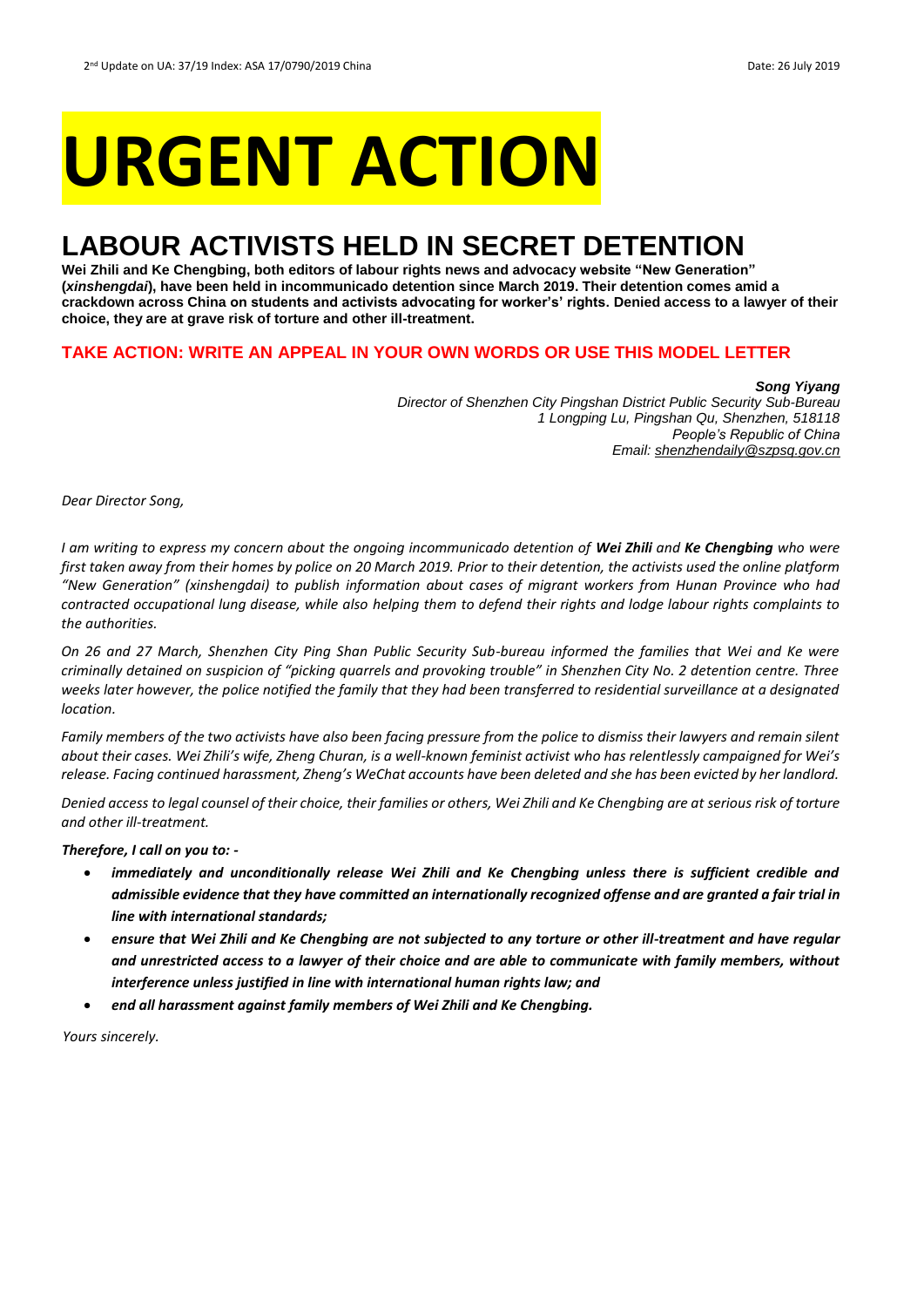### **ADDITIONAL INFORMATION**

Wei Zhili and Ke Chengbing are editors of "New Generation" (*xinshengdai*), a website on monitoring and reporting the situation of rural migrant workers in China. New Generation also uses other mainland Chinese social media platforms to disseminate information about employment and labour laws and occupational safety and health. A lot of their recent work was focused on the plight of the workers from Hunan province who contracted silicosis due to lack of occupational health safety protection in the factories.

Wei Zhili has been committed to labour rights and feminist issues since he graduated from university in 2001. Upon his university graduation, he worked in Hand-in-Hand Workers' Activity Centre (手牵手工友活动室) in Shenzhen providing legal advice, representation and organizing support to *workers. A blog by Tian Yu, who had tried to commit suicide while working at Foxconn,* a subsidiary of Taiwan's Hon Hai Precision Industry Company, the world's largest "contract manufacturer", *recalled that Wei Zhili was so attentive and kind and that he and a group of students had supported and accompanied her and her family to get through the hardest time of her life.* Wei Zhili was also previously threatened by police about his work on labour issues. In that incident, police reportedly told him and other labour activists that labour activism is "disturbing social order" and "speaking for workers is anti-Communist and counter-revolution".

Ke Chengbing aka "Laomu" (Old Wood) is one of the founders of "New Generation" (*xinshengdai*) and has worked for the organisation since then. He graduated in 2012 from Jinan University, where he has been active in grassroots human rights movement as a student activist. After graduation, he committed to worker's rights issues in South China, conducting investigative research on working conditions in Foxconn after a series of suicides of its employees.

Activists and human rights defenders continue to be systematically subjected to monitoring, harassment, intimidation, arrest and arbitrary detention. Police hold an increasing number of human rights defenders outside of formal detention facilities, sometimes without access to a lawyer for long periods, exposing the detainees to the risk of torture and other illtreatment.

Since July 2018, China has arbitrarily detained and questioned dozens of student organisers, labour rights activists and factory workers in at least five cities in what appears to be intensified repression against the emerging labour movement in the country.

Over the years, China has made further efforts to reinforce its already oppressive internet censorship architecture. Thousands of websites and social media services are forced to censor their content, while some platforms such as Facebook, Instagram and Twitter are blocked. In addition, a number of citizen journalists and directors of local news outlets that publicise articles and information about human rights incidents in China have been detained and imprisoned.

#### **PREFERRED LANGUAGE TO ADDRESS TARGET:** Chinese, English.

You can also write in your own language.

#### **PLEASE TAKE ACTION AS SOON AS POSSIBLE UNTIL: 6 September 2019**

Please check with the Amnesty office in your country if you wish to send appeals after the deadline.

**NAME AND PRONOUN: Wei Zhili** (he/him), **Ke Chengbing** (he/him)

**LINK TO PREVIOUS UA:** <https://www.amnesty.org/en/documents/asa17/0264/2019/en/>